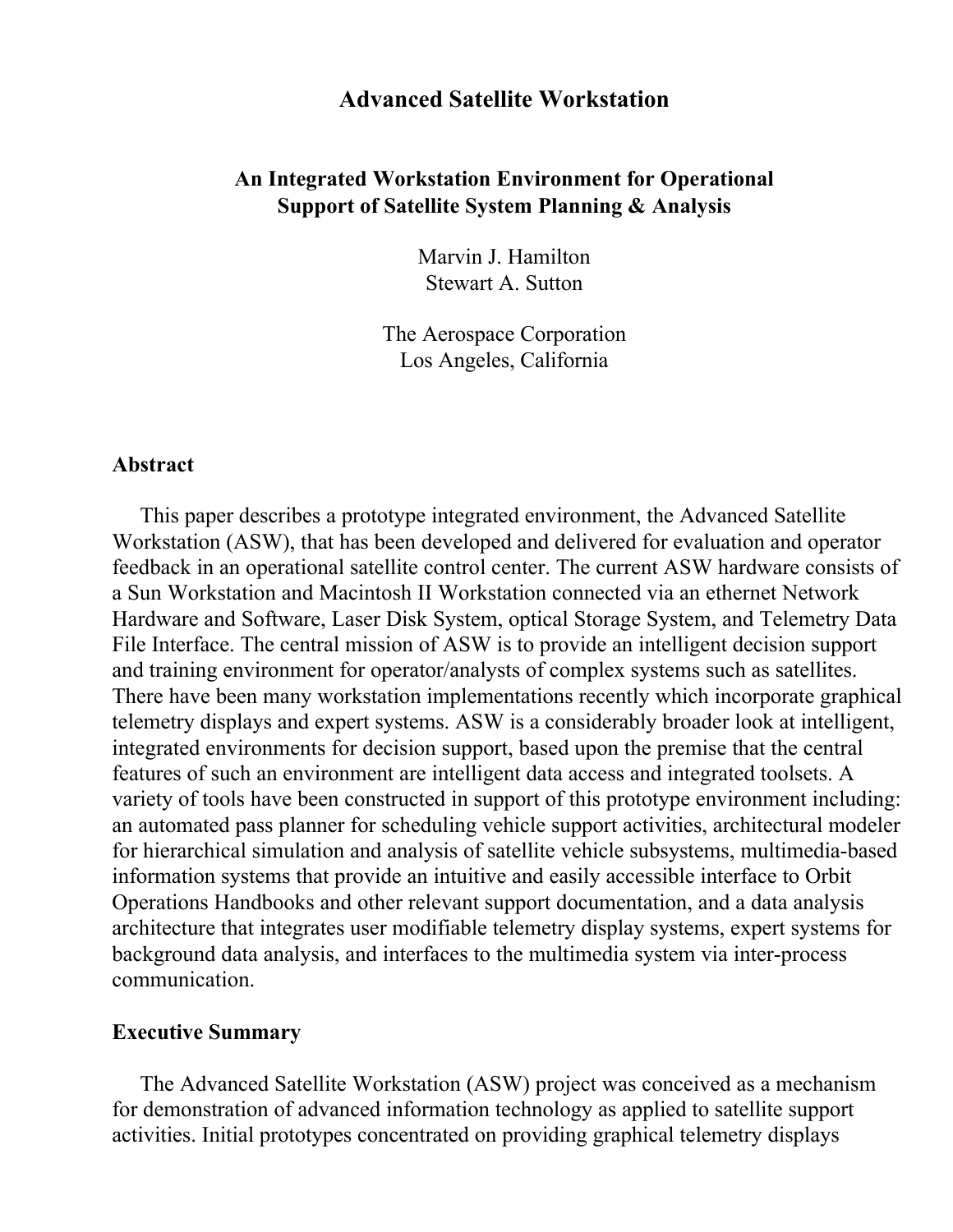("electronic strip-charts") and very specific expert system modules for anomaly diagnosis. As experienced was gained with the technology, and the technology itself grew in capability, it became apparent that the definition of an intelligent environment for decision support systems such as a satellite workstation encompasses more than expert systems and displays. Central to the evolving ASW concept is a robust multimedia data architecture and an integrated, communicating set of tools. Interation with this ASW prototype system is providing a method for exploring operational questions relating to satellite support activities.

ASW has recently been installed in an active Mission Control Complex. The current hardware is composed of Sun and Macintosh II workstations. These two workstations are connected via ethernet, and can interface to data products within the operational environment over this network. The technologies being applied are expert systems, graphical user interfaces, graphical data visualization, hypermedia and multimedia information systems, and hierarchical design and modeling environments. The specific applications that are being targeted as part of the current ASW implementation are: Automated Pass Plan Generator, Electronic Orbit Operations Handbook, Telemetry Data Graphical Display System, Telemetry Data Trend Analysis System, Vehicle Subsystem Hierarchical Modeler, and On-orbit Event Scheduler. Prototypes of the first four have been integrated and delivered. Major emphasis is on communication and data sharing among these applications to provide an integrated environment for decision support.

## **Introduction**

# **ASW Project History**

The Advanced Satellite Workstation project was initiated in 1985. The primary initial focus of the project was the technology transfer of expert systems to satellite support activities. By mid-'85 an prototype system was completed on a Symbolics computer. This first prototype was designed to solve anomalies in the attitude control system of the DSCS III spacecraft. The initial system was useful in demonstrating the utility of rulebased systems as applied to spacecraft system anomaly resolution.

Further work on this project resulted in the development of a lisp-based satellite architecture browser. The browser was conceived as a tool that would allow engineers to enter (in a hierarchical manner) schematics and subsystem documentation related to the space vehicle. This information could be browsed by the user in a structured fashion, and provide insight into any component of the satellite subsystem to the finest level of detail installed in the browser. By 1986 the satellite architecture browser incorporated diagnosis and simple simulation capabilities. This provided the user with the ability to simulate the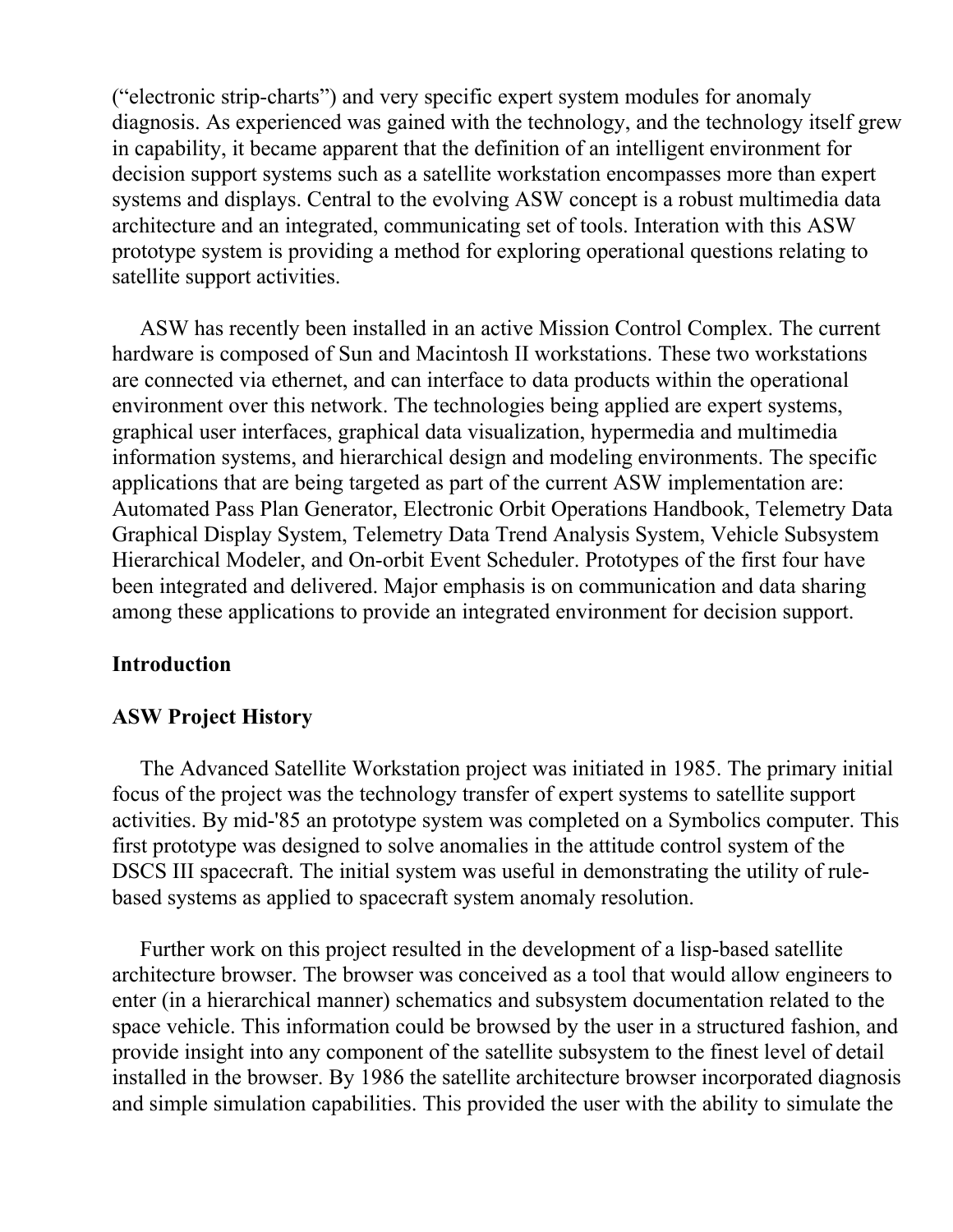operation of the hierarchical models installed into the browser; while comparing the simulated output with actual telemetry data from the satellite vehicle.

1986 also saw the development of an expert system for anomaly resolution in the GPS spacecraft. Again, the attitude control system was the focus of the effort. Specifically, the system did long term trend analysis of the telemetry data representing the spin-rate of the reaction control wheels. Upon analysis of this data, the expert system could determine if upon exit from an eclipse the vehicle would tend to exhibit excessive roll and pitch. Recommendations from the expert system would alert the operators to the condition of the vehicle prior to exit from eclipse so that the vehicle attitude could be closely monitored. This system demonstrated the value of expert systems for long-term, automated monitoring of telemetry data not practical for human operators.

In 1987 development was initiated on hypermedia-based information system that would provide the satellite operators with access to documentation. This system was also used as a tool to rapidly develop and test (in conjunction with satellite operators) different user displays and interfaces.

The concept of an integrated architecture that would combine the electronic documentation system with the expert system based analyst, selectable telemetry displays, and the architecture modeler was developed in 1987. By 1988 the entire ASW prototype was migrated from the Symbolics lisp processor into a general purpose workstation. By moving to a more general purpose workstation the project would be able to target delivery into operational programs. 1989 efforts focused on the integration of general purpose tools within the evolving environment that comprised the ASW satellite analyst's workbench. In 1990 the first operational prototype system was fielded and is currently being tested by satellite operators.

#### **Problem**

Mission planning, analysis, and command and control functions for military systems have increased significantly in complexity and can be expected to become still more demanding as systems themselves become larger, more complex, and more highly automated. This trend is especially true for large space systems. Future Air Force satellites may have tens of processors onboard, with increased onboard autonomy and higher telemetry and payload data rates. The number of vehicles in a satellite constellation is also increasing. At the same time, budget pressures and shifting of operations from the development community to the user community means fewer, less well trained operators and analysts. To deal with this set of circumstances, we must use new ground station technology to provide operators with a better environment. Intelligent tools for decision support and training can provide significant leverage both in terms of functionality and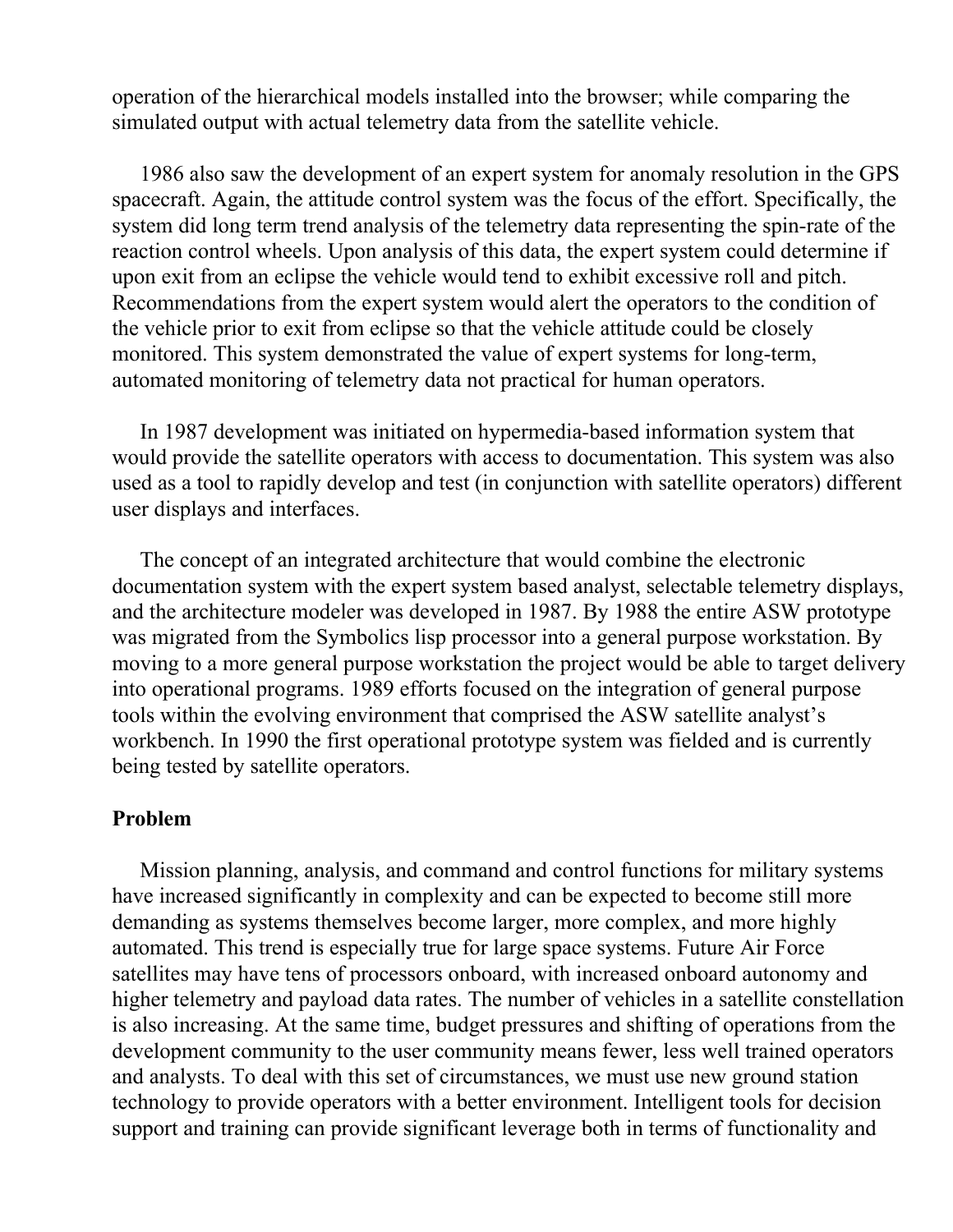user friendly support to less experienced operators. The following technical areas are being explored as part of the ASW prototype activity:

Technical Area **Questions Being Explored** 

 *What areas within satellite support activities are best suited towards implementation using expert systems? Can experience on a specific satellite subsystem for one program improve the efficiency of a similar expert system development for a different program?* **Expert Systems Telemetry Processing and Display Systems** *Efficiency of user configurable telemetry display systems. Graphic display of telemetry versus numeric display of measurands. Local processing of telemetry data as needed versus batch processing. User interface and control mechanisms.* **Hypermedia and Multimedia Systems** *Can an interface to satellite vehicle documentation be developed that is intuitive for all users of the system? Does having random access to as-built photographs of the satellite vehicle assist the operator in normal operations or during anomaly resolution procedures? How should multimedia data be structured to provide scalable systems with efficient user and programmed data access and query capabilities? What procedures will streamline the development of electronic multimedia data systems?* **Modeling and Visualization** *What modeling and simulation techniques can be used most effectively in an operational environment? How can advanced visualization techniques be used in conjunction with modeling to improve operator understanding?* **Artificial Neural Networks and Fuzzy Logic Systems** *By developing system models of space vehicle subsystems using techniques that are based on examples of real world data, can a decision support system be developed that provides good recommendations under conditions that can include incomplete or inconsistent data?*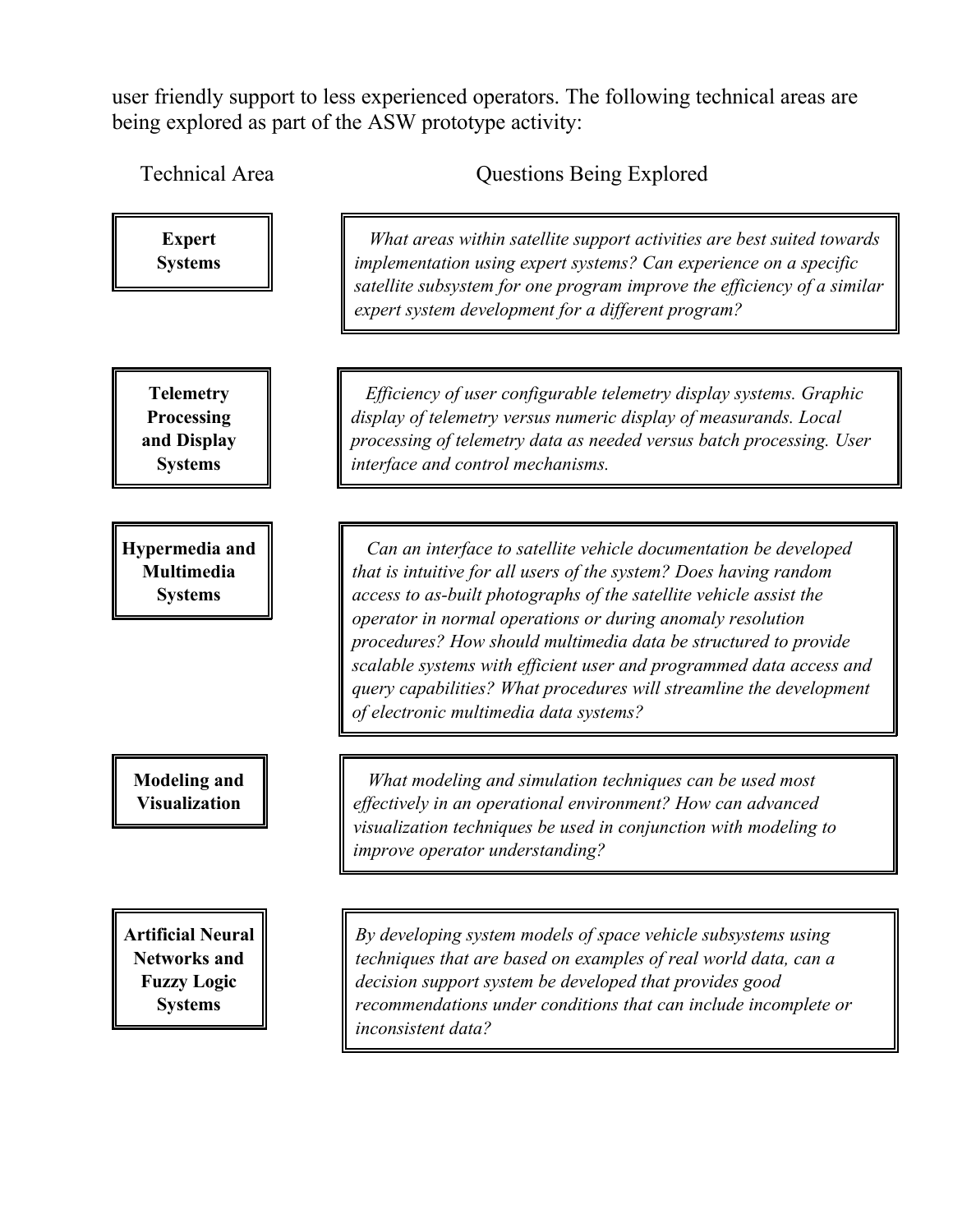#### **Solution**

A significant number of projects to address the above issues are underway at Space Systems Division, government labs, and contractors, focusing on workstation environments for satellite commanding and control. Graphical telemetry displays and simple use of expert systems for anomaly resolution have been demonstrated in support of satellite programs, including DSCS, DMSP, IUS, GPS, and many others. Expert systems are being used operationally by NASA at JSC and by JPL in support of current satellites. Based upon our early prototypes, in ASW we are extending this expert system and display metaphor to include a number of technologies such as fuzzy logic, advanced visualization techniques, simulation, and multimedia/hypermedia. While each of these technologies is a powerful approach to specific tasks, the integration of these technologies in a unified support environment provides a new paradigm for operations support.

Some space vehicle anomalies can be avoided if accurate and persistent trend analysis of telemetry data is performed. ASW uses expert systems to encode the satellite subsystems' operational structure. The rule-based system makes use of objects for modeling elements of the subsystem such as batteries, high-power amplifiers, solar arrays, reaction control wheels, and thermocouples. This object-based representation of components works well for system components that can be defined by a set of equations or transfer functions. When a system component is best described by examples of its operation under varied conditions, then mechanisms such as artificial neural network models can be used to construct an object model. Object-based models of system components are integrated into the rule-based system and together these elements form the knowledge processing system for a specific space-craft subsystem. These knowledge processing systems interface to telemetry server agents that provide data required for trend analysis and health and status processing. All of these activities occur in background as multiple processes and provide high-level messages to a user modifiable graphics display system for operator interpretation. In addition to the messages that are provided to the operator, an on-line documentation system is integrated into the architecture to provide ready access to vehicle-specific data. This documentation system can be automatically oriented to appropriate "chapters" according to the context of the analysis being performed with the workstation.

## **System Architecture**

The system architecture of the Advanced Satellite Workstation is composed of three principal components. These components (shown in Figure-1) are the Knowledge Server, Information Navigator, and Telemetry Server. The implementation of these components and their integration with each other is a continually evolving process. In addition, ASW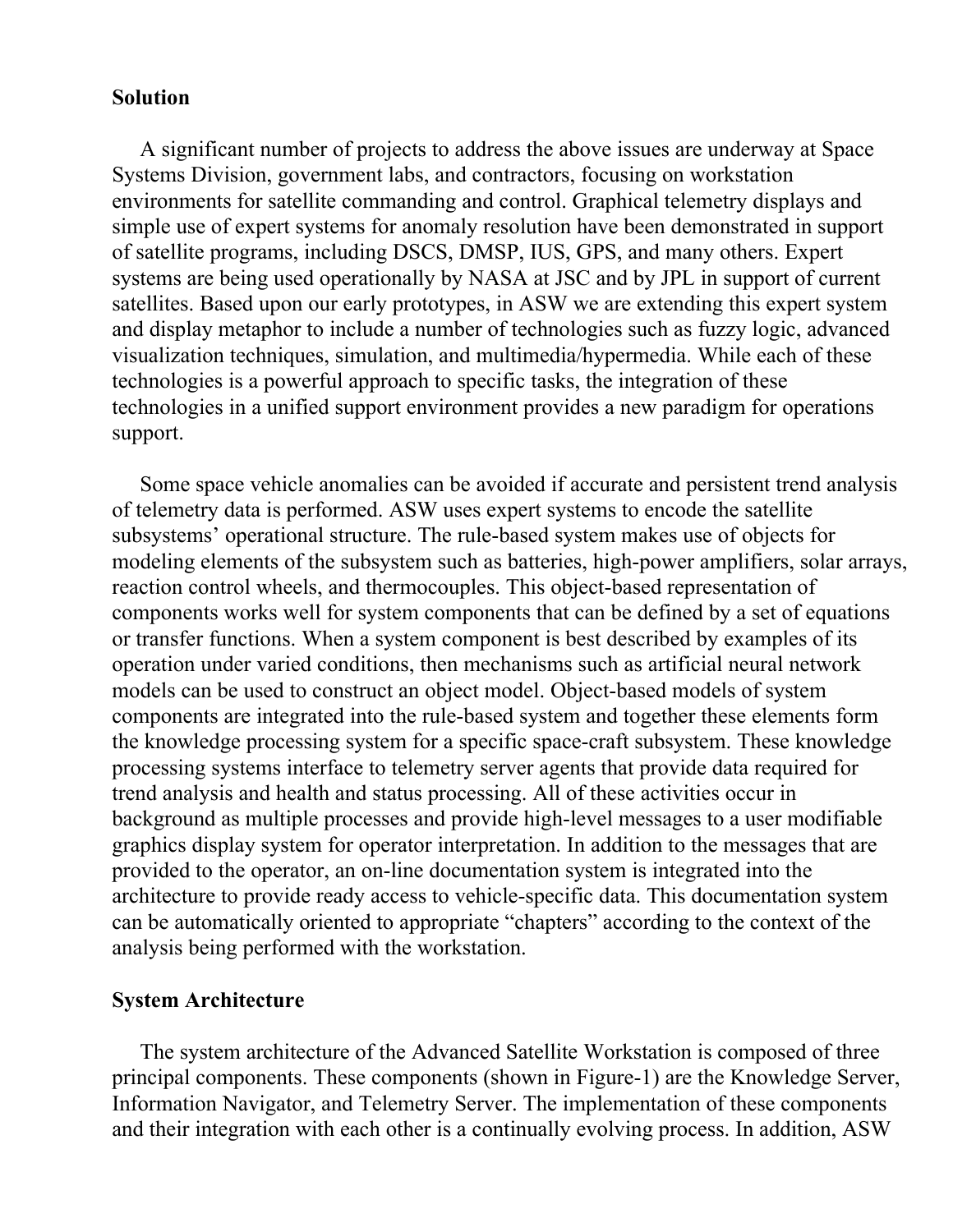includes a modeling and visualization system and more specific tools for satellite pass planning, on-orbit event scheduling, etc. A fourth important component currently being defined is an object-oriented data server to provide uniform access to multimedia information.



#### **Telemetry Server**

The present telemetry server provides buffered telemetry data both for user displays and for use by the expert system. Since the current system is designed for post-pass analysis, a telemetry data file is created in shared memory with pointers to individual parameter streams. The server also controls the user interface, handling input events and using toolbox calls to provide selectable telemetry displays. The telemetry server forks a Unix process which activates the expert system, and passes pointers to shared memory to give the expert system access to telemetry. The expert system uses Unix pipes to send diagnostic messages to the telemetry server for display to the operator. Modifications to this architecture are currently being designed to provide control of digital real-time telemetry streams provided by a dedicated preprocessor interfaced to wideband analog satellite data.

## **Information Navigator**

The Information Navigator's primary function is presenting information to the satellite operator in an intuitive fashion. A vast amount of supporting documentation accompanies most satellite programs. Developing familiarity with the satellite program through accessing this data is an inefficient, labor intensive process. The supporting documentation that can be of particular importance during anomaly resolution procedures is often difficult to locate, and may be in the archives of the satellite vehicle's prime contractor or associated subcontractors. Accessing this information would pose a considerable challenge if it were even delivered as part of the contract, and chances are that if delivered in its most popular form (paper) it would probably find a nice dark outof-the-way storeroom in which to reside.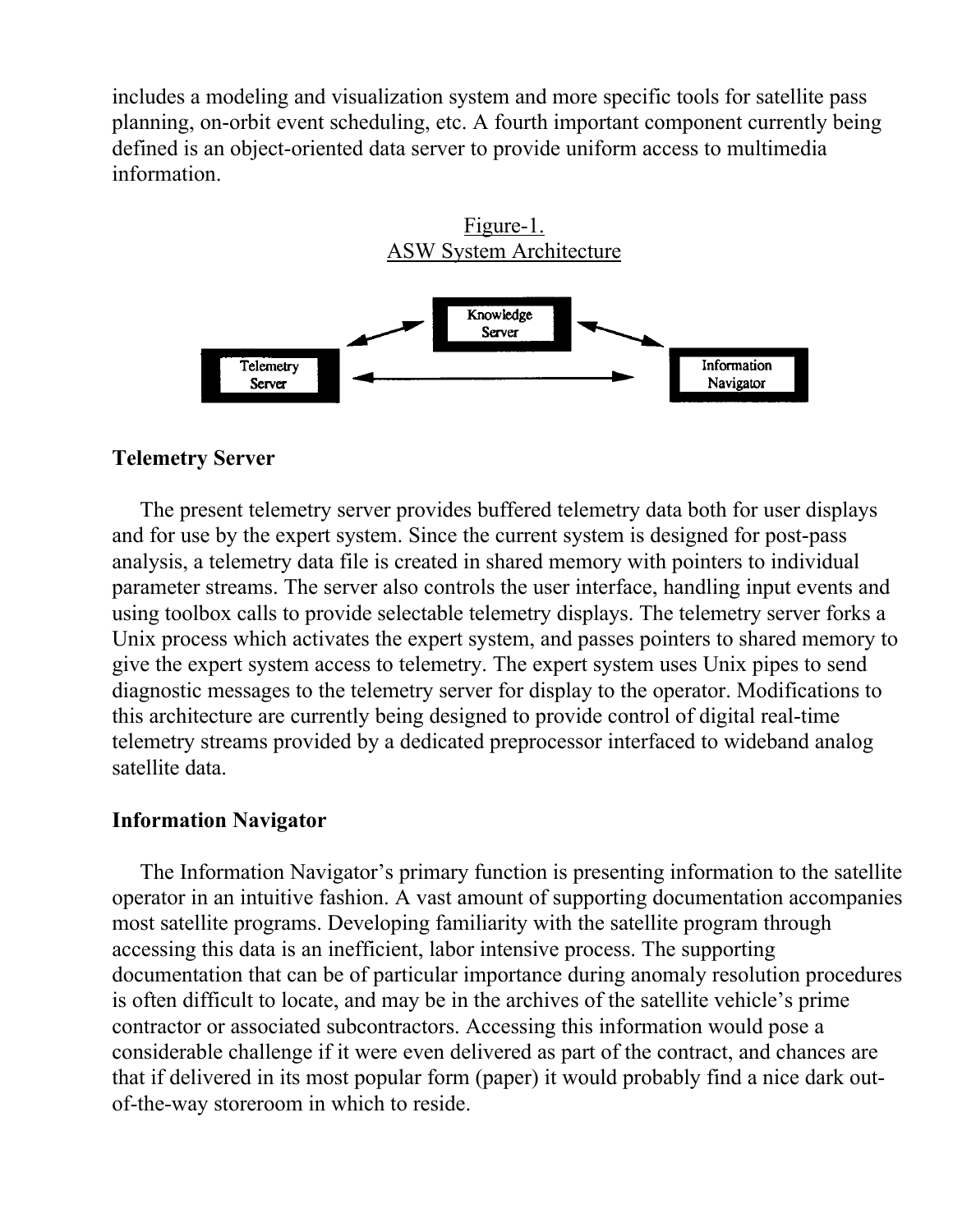Simply moving this information into electronic form is not sufficient. Standard databases are powerful tools for structured data and provide flexible query capabilities, but do not provide adequate methods for dealing with implicitly related information. The data of potential interest to the satellite operator is not just alphanumeric data, but includes engineering schematics, program schedules, animated models, and video. Object-oriented databases offer the promise of dealing with such multimedia data, but are not yet a mature technology. ASW currently deals with these different forms of information using an Information Navigator able to provide automated access to video and still data on laser disk as well as graphical and text data stored on optical and magnetic media. The Information Navigator permits hypermedia techniques to be employed to link data explicitly for user-directed browsing, and this approach has been used to develop an online Orbital Operations Handbook (OOH) for a satellite program (See Appendix-A for sample screens of the Information Navigator OOH). The Information Navigator also provides the capability to perform text searches to locate implicitly related data without explicit predefined links. The Information Navigator is currently based on the Macintosh workstation, and can communicate with the processes on the Sun via a defined 2-way communication protocol. This architecture permits both user and expert system control of the information display, as well as the passing of information from the electronic database to processes running on the Sun workstation.

#### **Knowledge Server**

In the context of ASW, a Knowledge Server encapsulates domain-specific knowledge and uses this knowledge to provide advisory messages, suggest actions, and direct the operator to documentation. Initial implementations have been limited to expert systems for specific satellite subsystems such as electrical power. In a fully operational system, multiple concurrent knowledge agents will independently process telemetry related to separate subsystems, under the control of an executive process. In ASW, expert system processes run in the background, reading telemetry from the shared memory buffer created by the Telemetry Server. These processes use Unix pipes to send messages to the operator's screen. Since messages may be voluminous under certain conditions, these message are read in a scrollable window by the operator. The Telemetry Server-Knowledge Server interface permits to operator to automatically jump to telemetry data related to messages by simply mousing on a button. At the operator's discretion, the Knowledge Server may also signal the Information Navigator to provide automatic access to documentation relevant to a current area of concern.

A more robust system could use standard expert systems for the capture of high-level knowledge and heuristics regarding system operation, while drawing on additional techniques such a fuzzy logic for approximate reasoning and dealing with continuous data with inexact boundaries. Real-world events can often be grouped into a continuous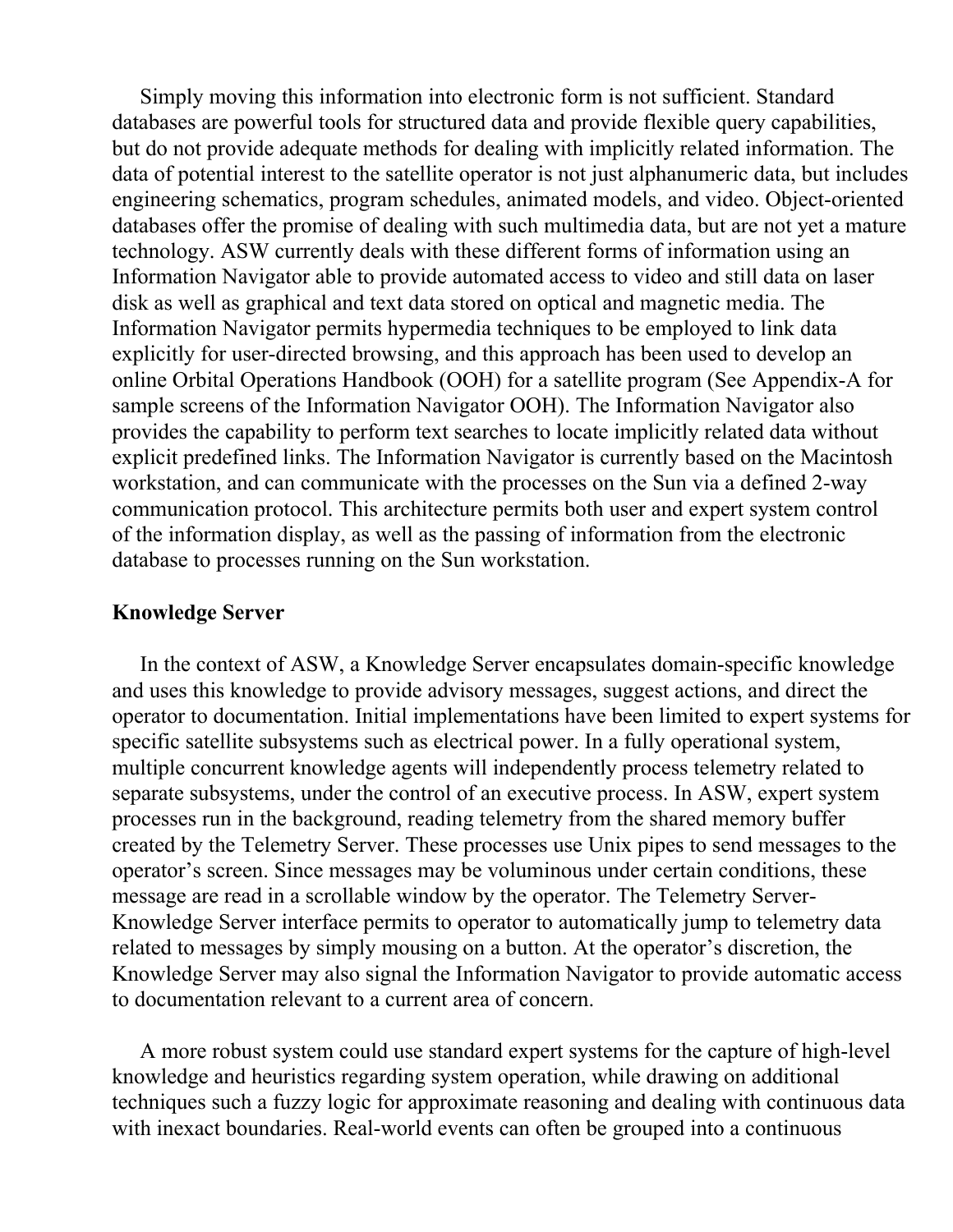spectrum of values that are termed fuzzy sets. Fuzzy inferencing on such data can provide robustness to uncertainty and "common-sense" reasoning.

Artificial Neural Networks (ANN) can provide another technique for extending the capability of intelligent systems such as a knowledge server process. While system models can often be defined using a set of equations that precisely describe the behavior of the system, at times it is not practical to model behavior based on a set of equations. In such cases the application of an artificial neural network can provide a model that behaves like the real subsystem, provided the ANN model is developed using data from real world systems. An example of such a system would be an ANN model of a spacecraft battery. Given specific inputs reflecting the state of the space environment, loading from the spacecraft subsystems, and past charge/discharge profiles, an ANN battery model could provide predictions of power system performance. These predictions would be based on a model that was developed with real-world data. An expert system making assessment of the state of spacecraft subsystems could use such models for hypothesis exploration.

# **Additional Capabilities**

A realistic satellite support environment must provide many additional capabilities, and these capabilities should be integrated into a consistent overall environment. At present, ASW has developed tools for automated pass planning support, mission scheduling, and systems modeling and browsing.

## *Pass Planner*

The pass planning capability was specifically requested by operators to automate the repetitive, labor intensive process of creating detailed pass plans used to control satellite commanding and data recording during real time contacts. This tool uses many of the same toolbox calls as the telemetry server display process to provide a consistent interactive user interface. Based on input data the pass planner interrogates data files to create a consistent plan. A specialized planning language was developed to provide flexible programmatic control of this process so that it can be generalized to multiple satellite families.

## *Satellite Architecture Modeler*

Another important tool is the Satellite Architecture Modeler (SAM). SAM is written in Smalltalk<sup>™</sup>, and runs on both the Sun and Macintosh computers. It provides a way to graphically display color diagrams representing the functional structure of a system, identifying the modules, interfaces, and communication routes. The user can navigate through the system by pointing at the object he wants to move to, and the display then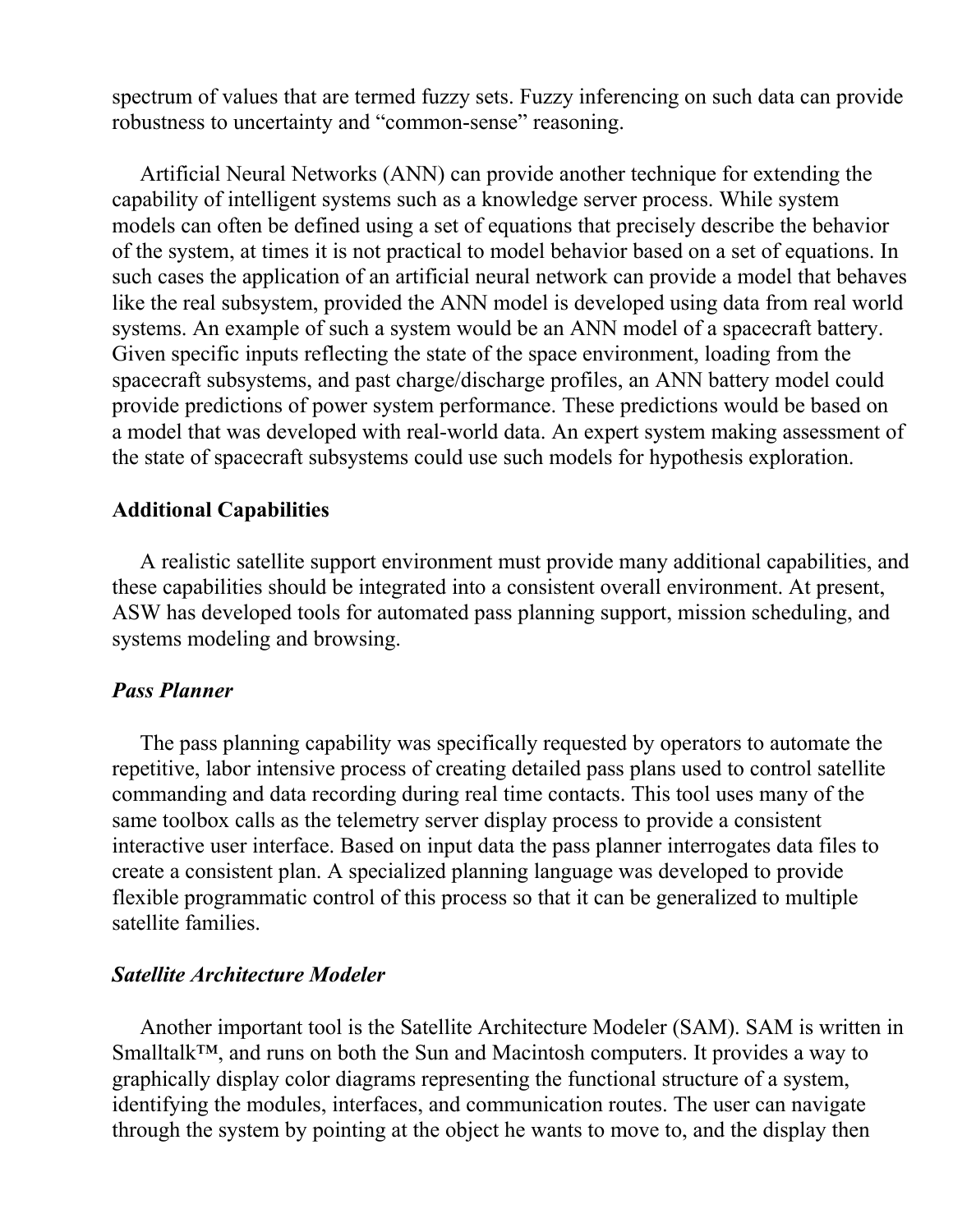changes to the part of the system centered on that object. In addition, the Modeler provides a discrete-event simulation capability. The simulation of the entire system is determined from the simulation of each fundamental component in the hierarchical structure, organized and coordinated as specified in the diagrams. The simulation of a fundamental component is specified purely locally, without reference to external entities, and the structure of the system joins these independent parts into a cooperative whole. The simulation capability was recently extended to include time, allowing feedback loops and time-varying behavior: this has greatly increased the range of possible simulations. Work is underway to fully integrate SAM with ASW.

In addition, future versions of SAM will provide advanced visualization capabilities. Current space systems are deeply structured, complex mechanisms. Dealing with that complexity is straining the capacity of even trained and experienced personnel, while there is a high learning curve for new spacecraft operators. Simulation and modeling, combined with graphical output showing the unfolding development of the system being simulated, can be of significant benefit in understanding complex systems, as evidenced by the growing interest in scientific visualization. Viewing the time-varying behavior of a simulation conveys far more information to a user than static displays. For clarity, these displays must be composed according to a consistent metaphor, focusing on a particular subset of the system's behavior. This subset could be qualified by structural, functional, or dynamic considerations. There will often be multiple valid views of a system, which may range from small to large, simple to intricate, static to dynamic, independent to completely dependent. Multiple metaphors are necessary to provide appropriate views to heterogeneous subsystems. Links to neighbor systems must enable rapid browsing through associated concepts with possibly widely varying views. The user must be able to expand or contract his focus of interest, or to easily redirect his inquiries to related subjects. Since so much of the character of a system is shown through its dynamic behavior, the user must be able to easily examine and change the state of the simulation, using " what-if" strategies to explore alternative behaviors.

## *Timeliner*

The *TIMELINER* program is a prototype stand-alone application developed in SuperCard<sup>™</sup> for the Macintosh. It is a graphically-based scheduling tool for the development and manipulation of event timelines that correspond to events that must be scheduled onboard the space vehicle. The current version of the *TIMELINER* program was tuned towards a specific satellite program, but future extension of this work will address a more general tool for spacecraft event scheduling and management. This tools is included as part of the ASW tool set for satellite support and is hosted in the Apple Macintosh workstation.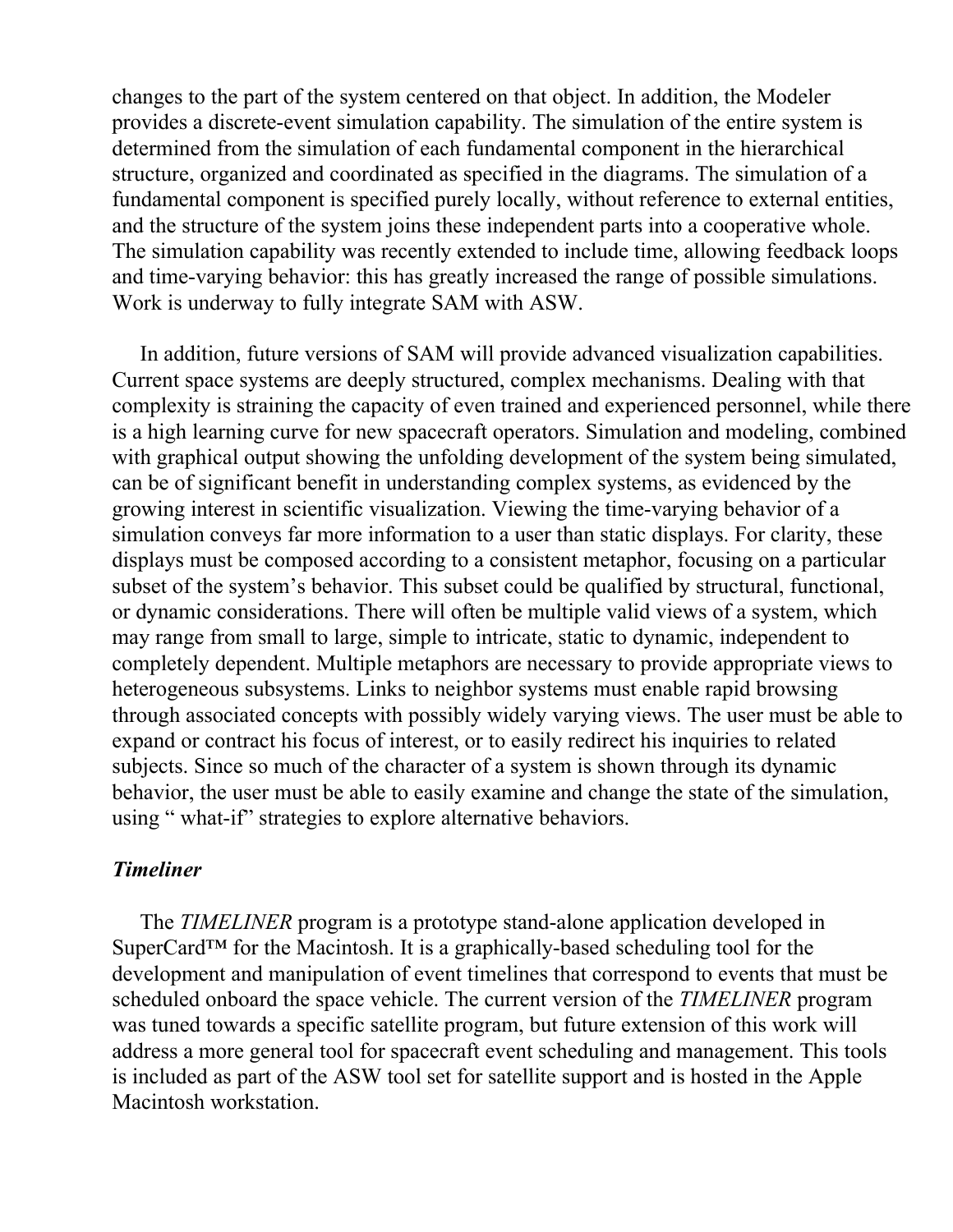*TIMELINER* has three parts: the *TIMELINER* application, the timeliness and the activity cards. Activities are defined when the user enters information pertaining to an activity on an Activity Card. These activity cards are stored in an Activity file which the user creates during his or her first session with the program. Timelines are generated by the user by choosing a time scale and scheduling activities from the Activity file. Timelines are stored in a Timeline file which is also created by the user during the first session with *TIMELINER*. A snapshot of a *TIMELINER* screen is shown in Figure-2.





## **Implementation**

ASW has been implemented using a Sun 3/470 workstation, Apple Macintosh IIcx workstation, laser disk player, and associated ethernet network hardware. The basic configuration is shown in Figure-3. The operator sits in front of these two workstations that are located side-by-side. The Sun workstation provides the operators primary interface to telemetry data, and data analysis tools. The Telemetry Server is implemented in the C language, using DataViews™ toolbox calls for input handling and graphics displays. In addition, the expert system processes are mostly resident on the Sun workstation. Expert systems are currently implemented using the NEXPERT™ Object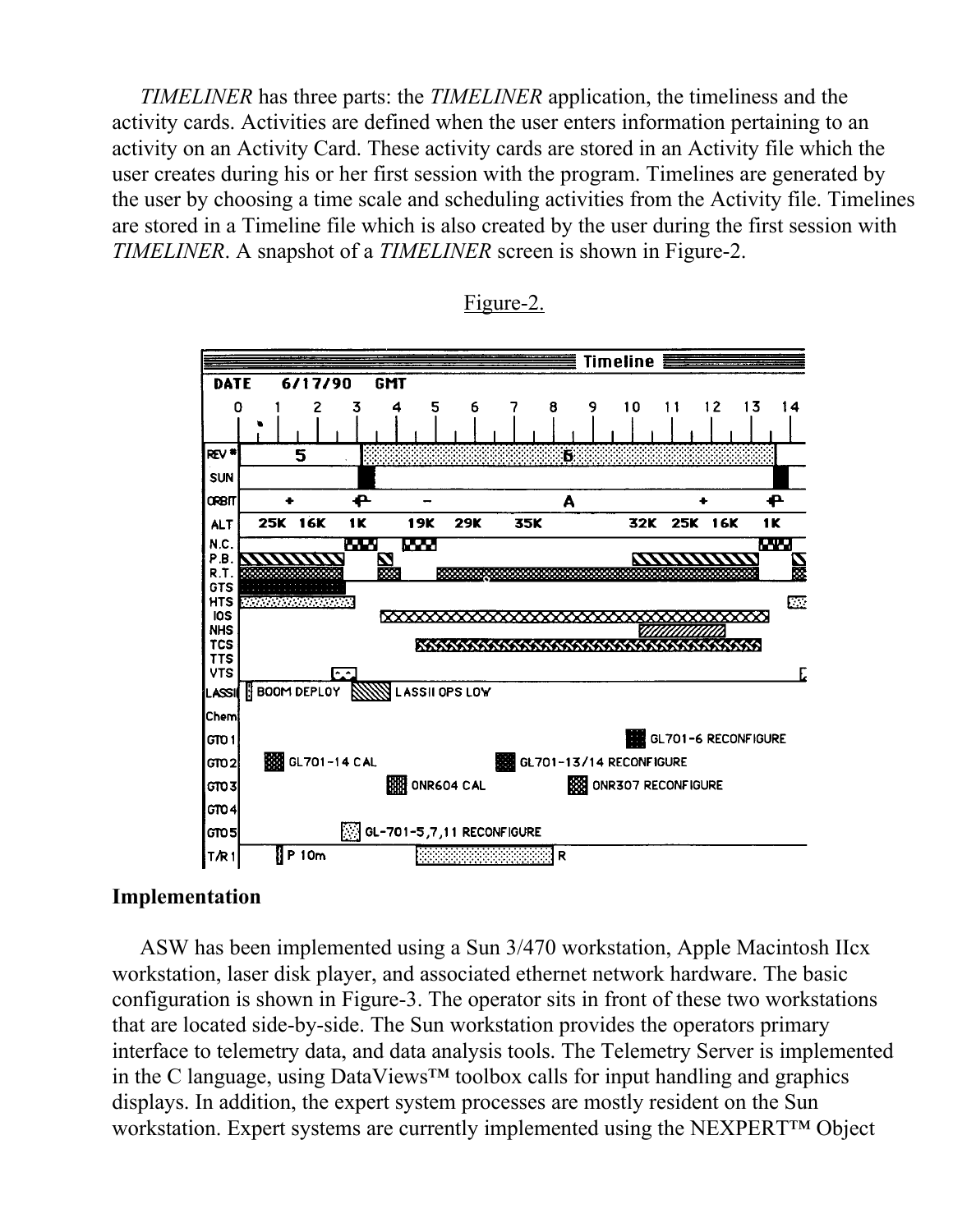expert system shell with C extensions. The Macintosh workstation provides the operator access to hypermedia-based (electronic) documentation that includes schematics, text, sound, and animation. The more exotic forms of information (sound and full-motion random accessed video) are made possible through the use of high-density optical disc, CD ROM, and video disc equipment that interfaces to the Macintosh workstation.



The Macintosh workstation and Sun workstation are connected to an ethernet network. Custom protocols based on TCP/IP are used for communication between the Sun and Macintosh computers. This network serves as the primary conduit for transfer of information between each workstation. The telemetry data is currently provided to the Sun workstation via a file system interface with a DEC PDP minicomputer. This preprocessed data is analyzed and displayed on the Sun workstation. In the future, telemetry data may be accepted over the ethernet network in real time from these front-end systems. The Macintosh workstation is connected to the Sun workstation via ethernet and is automatically oriented to the proper documentation screen according to the context of the analysis being performed on the Sun workstation. The user may at any time direct his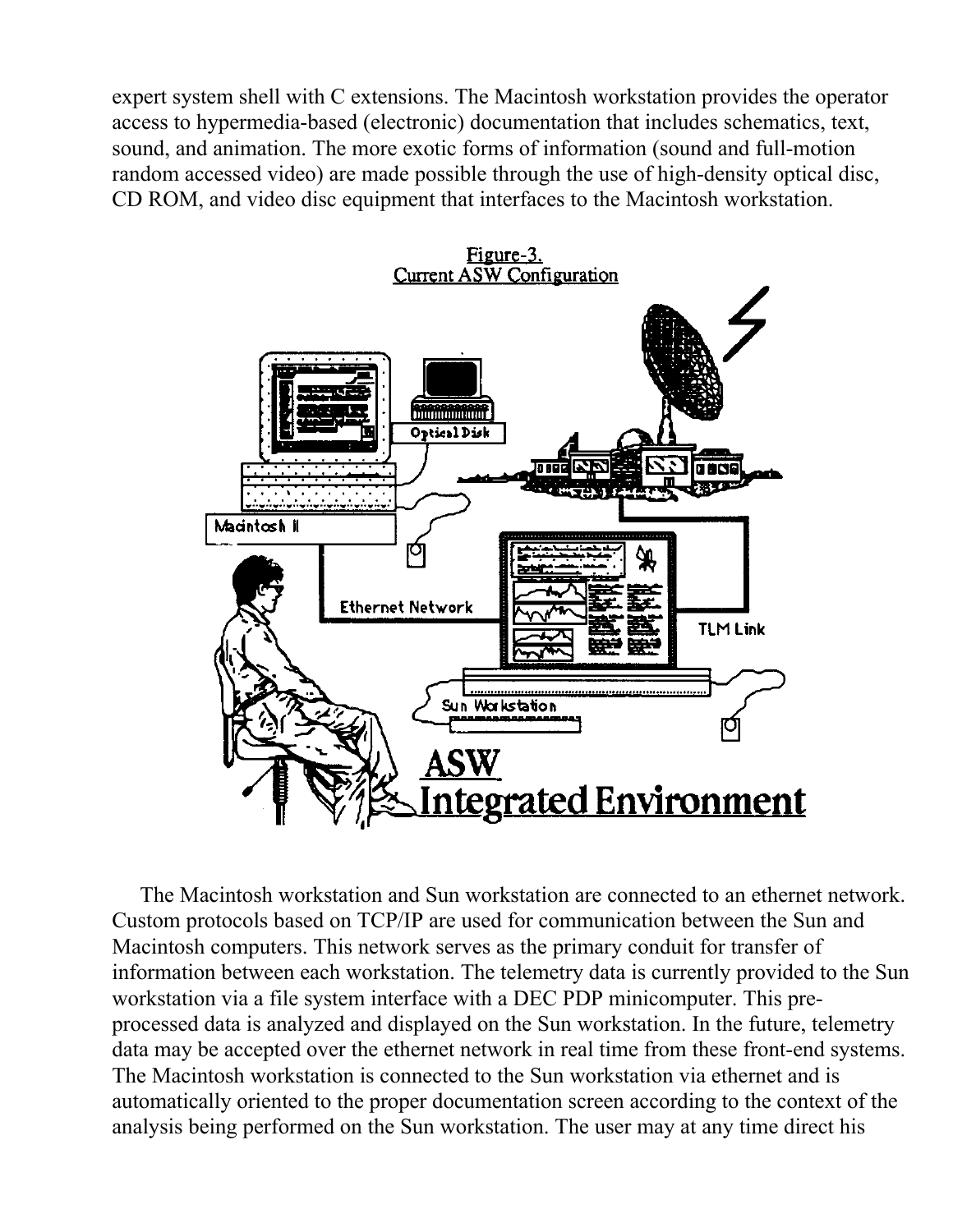attention to the Macintosh and via the Information Navigator and explore the data items (text, graphics, and animation) in more detail through a hierarchical browser.

The Orbit Operations Handbook was prototyped using HyperCard™ for the multimedia user interface environment. MacroMind Director™ was used to develop animations that play through the HyperCard environment. Studio/8™ was used to develop color images and to retouch scanned images taken from actual documentation. OmniPage™ was used as the OCR (Optical Character Recognition) package for translating printed text into ASCII files for installation into HyperCard-based text containers (fields). Swivel 3D and Super3D were used to build simple 3D models of the spacecraft and associated subsystem hardware. These 3D models were used to generate different views of the space vehicle. These 3D views were assembled in a HyperCard Stack for manipulation and orientation by the user. Later, higher quality 3D renderings were taken from videotape after being produced on a Silicon Graphics IRIS workstation. These individual views of the spacecraft were captured using Mass Micro's ColorSpace II, and ColorSpace FX video boards. The following diagrams included in Appendix-A illustrate the style of information displayed by the Information Navigator OOH (IN-OOH).

#### **Acknowledgements**

The authors would like to acknowledge Thomas E. Bleier of The Satellite Control Network Directorate for continuing support of the development of the ASW architecture from its inception in 1985 to the present. Tom Bleier has kept our perspective focused and continues to provide valuable technical and programmatic assistance. Additional acknowledgements are extended to Pinfun Tsai of The Space Test Department for supporting the development of prototype electronic OOH as well as support of TIMELINER, telemetry display systems, and program specific expert systems.

The following individuals are to be acknowledged for their dedication and long hours in ASW prototype development. Peter Homeier has provided the longest running support to this project and is the principal designer of the modeling and visualization methods used in ASW. Grisel Hlavaty is the developer of the TIMELINER event scheduling support tool for graphical visualization and manipulation of on-orbit events. Thach Le is a co-developer of the expert system architecture as well as principal developer of the initial interface on the Sun workstation. Robert Statsinger is the designer and developer of recent subsystem specific expert systems for ASW as well as a co-architect of the shared memory architecture of the ASW workstation. Candice Yu has participated in the design, development and performed a substantial portion of the implementation of the Information Navigator Orbit Operations Handbook for ASW. Scott Zechiel has been the principal designer and developer of the telemetry display system, and workstation user interface that integrates the expert system environment, hypermedia environment, graphical display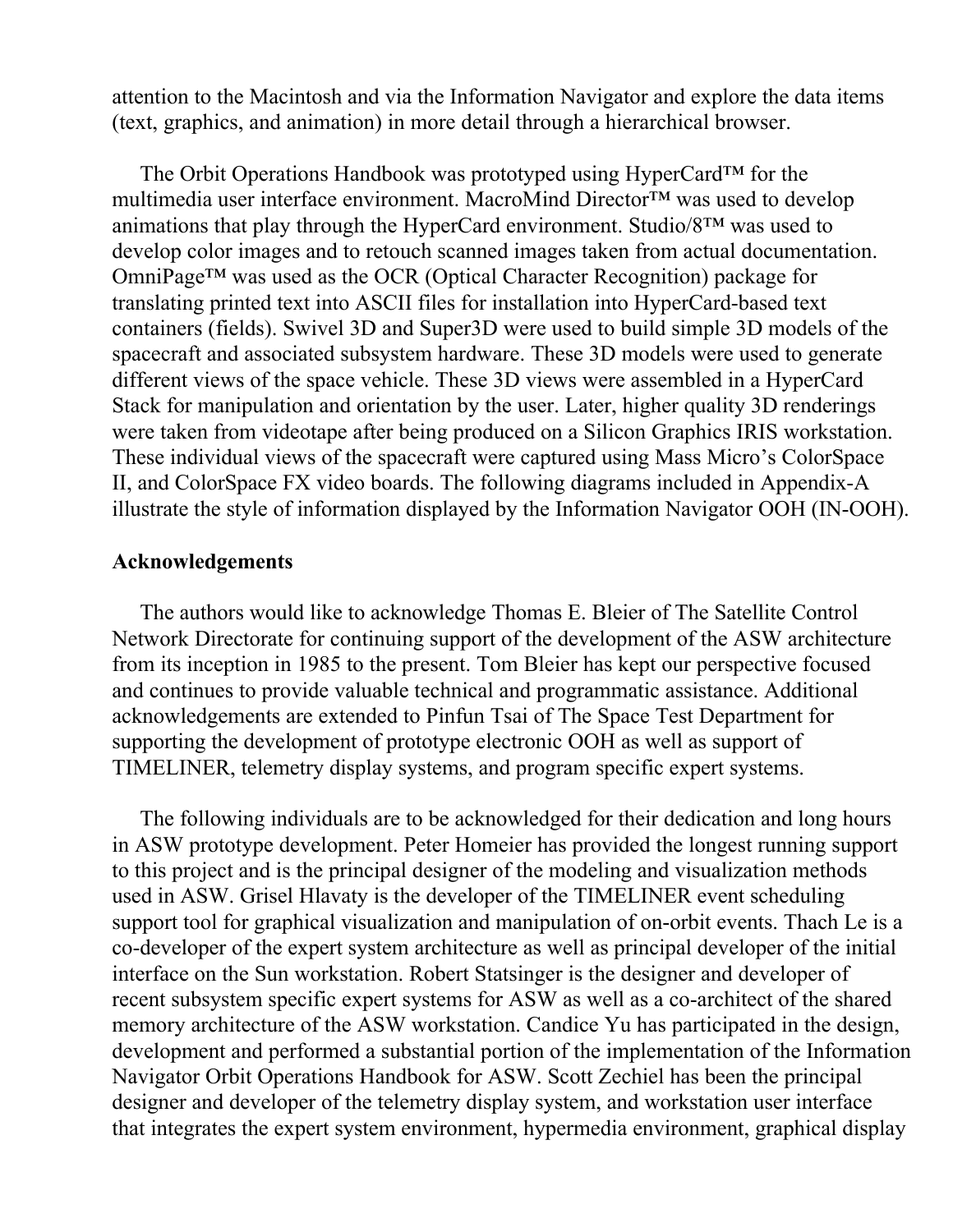environment, and general tools environment. In addition Mr. Zechiel has been a designer and developer for the workstation interface to the electronic OOH as well as principal developer of the automated pass planner system.

# **References**

[1]. J. D. Bost et al, "Hypermedia and Expert Systems Applied to Space Vehicle Monitoring & Control," ITC Proceedings, pp. 811 822, 1989.

 NOTICE: The material in this appendix is representative of a typical satellite program office. The sample electronic version of this material is for prototype use only, and no claims are made for its correctness.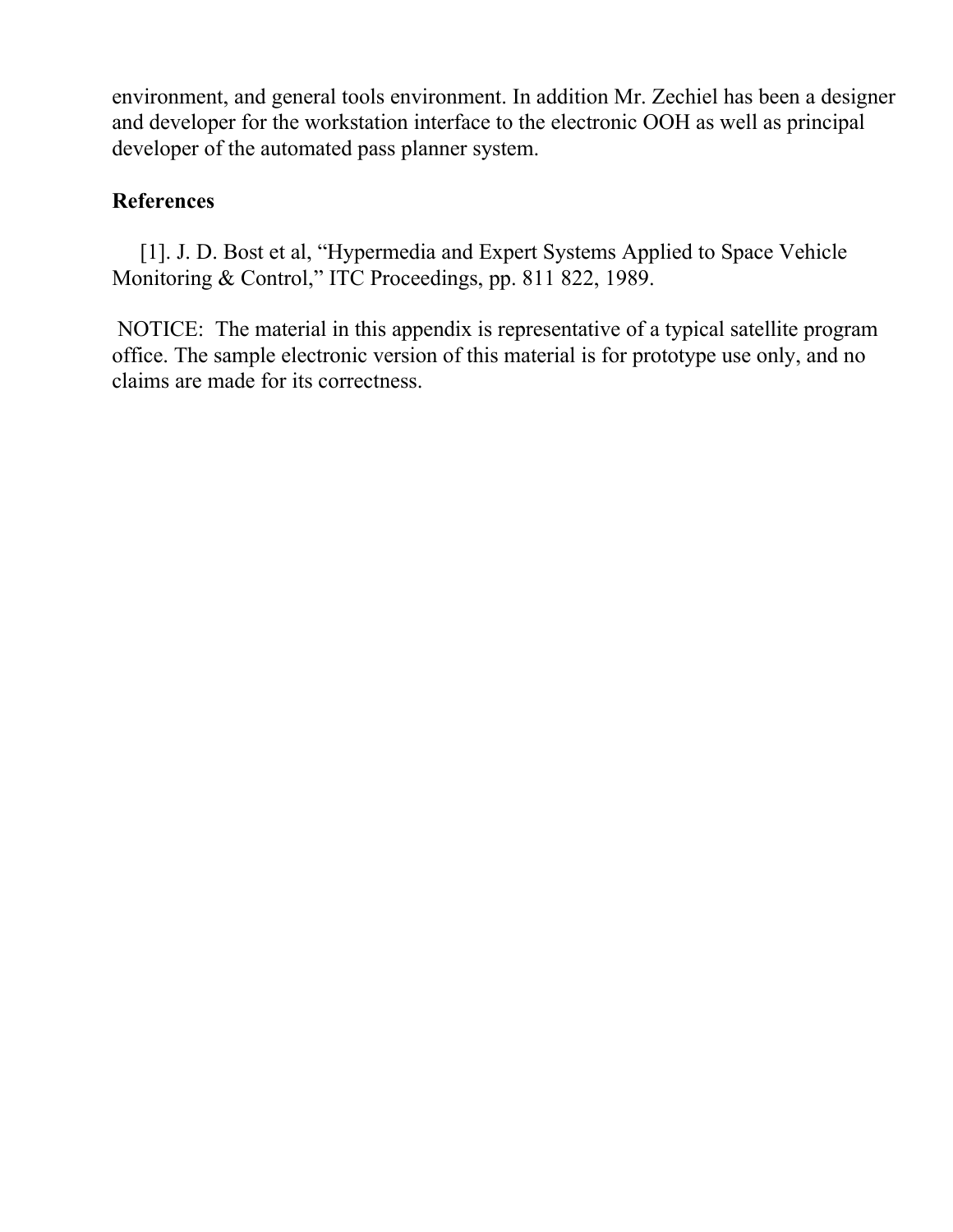# Appendix-A

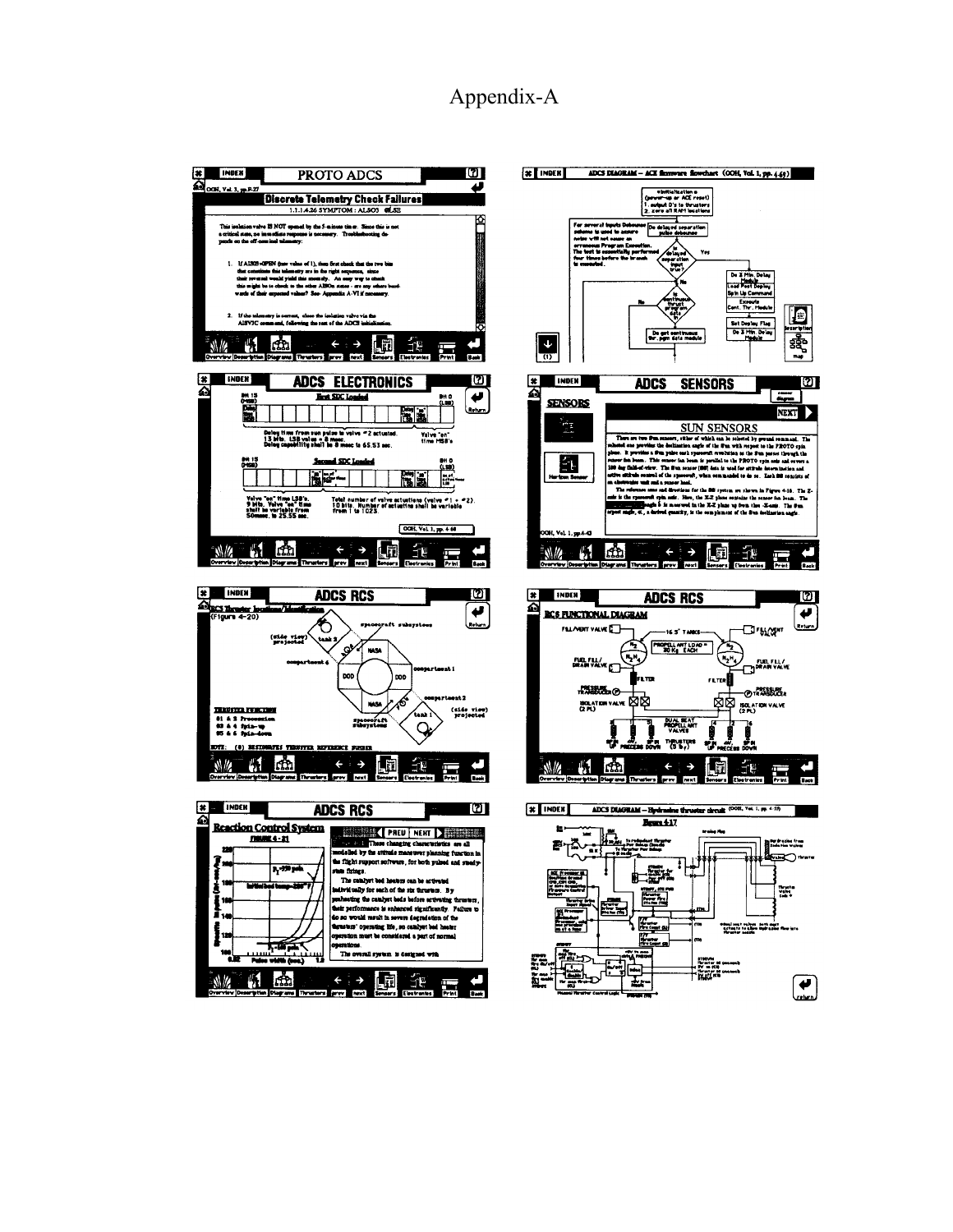